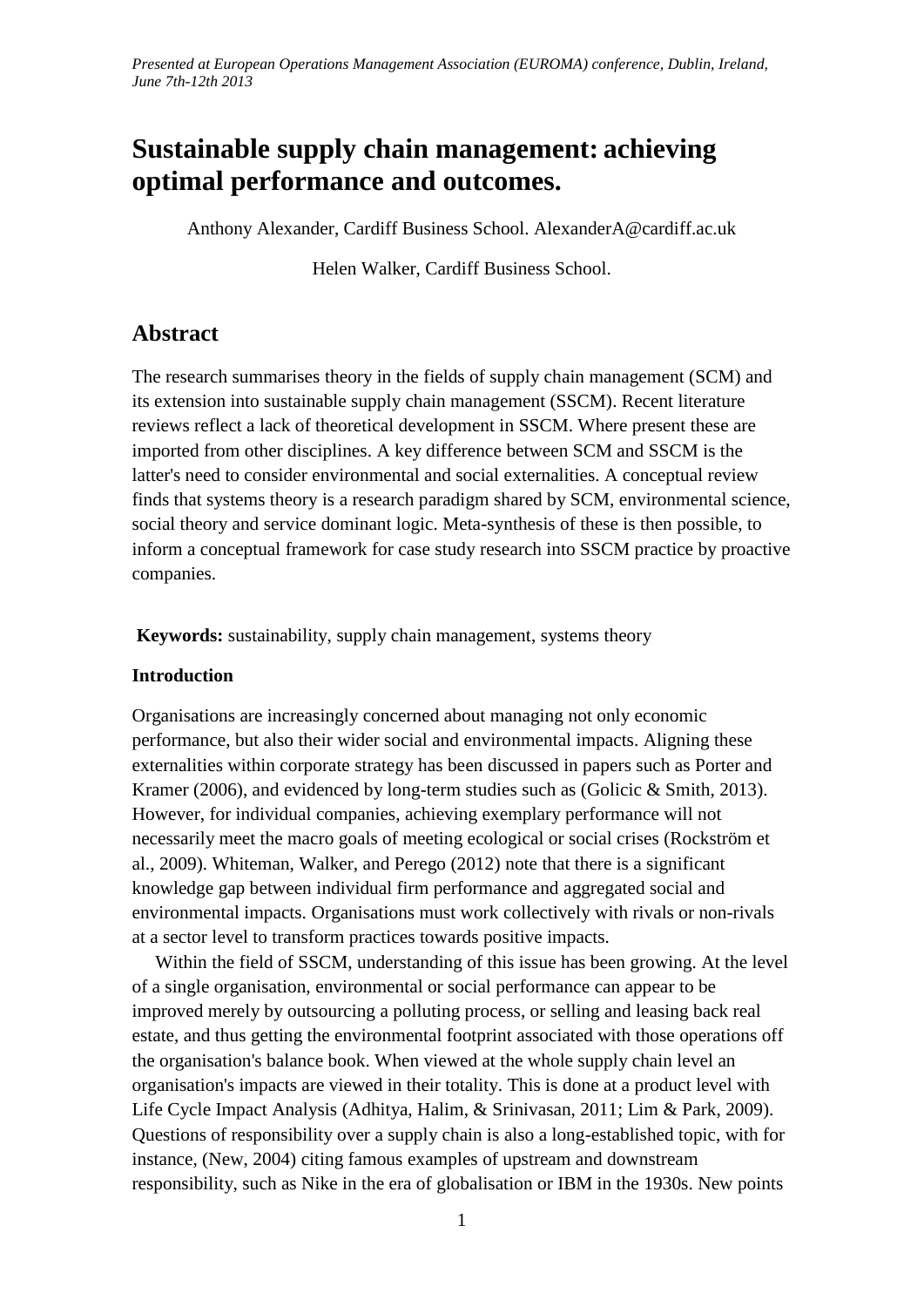out, however, that business ethics is under theorised when it comes to responsibility over supply chains, and is also jurisprudentially complex. In practice, it is highly contingent on the specifics of any given case.

 In a recent review of literature in SSCM, [Carter and Easton \(2011\)](#page-6-1) conclude there is a paucity of theoretical grounding in most papers. Where theories are present in papers researching SSCM, they are imported from other disciplines. This is taken as a consequence of this being a young field of study, where case study research is popular precisely because work is needed to understand what the main factors at play actually are [\(Hassini, Surti, & Searcy, 2012\)](#page-7-2). The wider, and only slightly older study of SCM suffers from a similar status, and different approaches to SCM reflect their mother disciplines. [Giannakis and Croom \(2004\)](#page-7-3) and [Chicksand, Watson, Walker, Radnor, and](#page-6-2)  [Johnston \(2012\)](#page-6-2) describe major paradigms and theories in SCM and how they provide different lenses for understanding the topic.

 This paper therefore makes the following contributions to knowledge. First, it brings systems theory to SSCM, which has been applied to SCM [\(Pathak, Day, Nair, Sawaya,](#page-8-3)  [& Kristal, 2007\)](#page-8-3) but has scarcely been adopted to view SSCM. Second, the suitability of systems theory is argued for as it has been applied to three disciplines that are relevant to SSCM: SCM, environmental science and service-science. As such, systems theory provides a coalescing perspective with which to view SSCM. Third, systems theory has practical relevance for SCM practitioners, as it helps them to think about notions of shared value and values in SSCM. This paper is structured as follows. Firstly, a review of theories used in SSCM research is described. Next, investigating SSCM from a systems theory perspective is considered, leading to the development of a conceptual framework involving case studies with a number of leading organisations seeking to deliver SSCM policies.

### **Theoretical lenses**

[Giannakis, Croom, and Slack \(2004\)](#page-7-4) note five main disciplines that have influenced thinking in SCM; systems theory, transaction cost economics, game theory, interorganizational relationships & industrial network theories, and e-business. [Chicksand et](#page-6-2)  [al. \(2012\)](#page-6-2) identify eight important theories in SCM; integrated SCM, network theory, transaction cost economics, resource dependency theory, agency theory, industrial organisation, resource based view and dynamic capabilities. SSCM extends from SCM, and the systematic review by [Carter and Easton \(2011\)](#page-6-1) concludes that there is a paucity of theoretical grounding in most research papers on SSCM. Conceptual frameworks, where present, are primarily imported from other disciplines. [Carter and Rogers \(2008\)](#page-6-3) combines resource dependency theory, transaction cost economics, the resource-based view and population ecology to derive a combined conceptual framework for SSCM, [Seuring and Müller \(2008\)](#page-8-4) address stakeholder theory, competitive advantage, performance management and risk management. [Gold, Seuring, and Beske \(2009\)](#page-7-5) considers the 'relational view' of strategy and collaboration as a source of competitive advantage, [Hassini et al. \(2012\)](#page-7-2) looks at performance metrics and decision science, and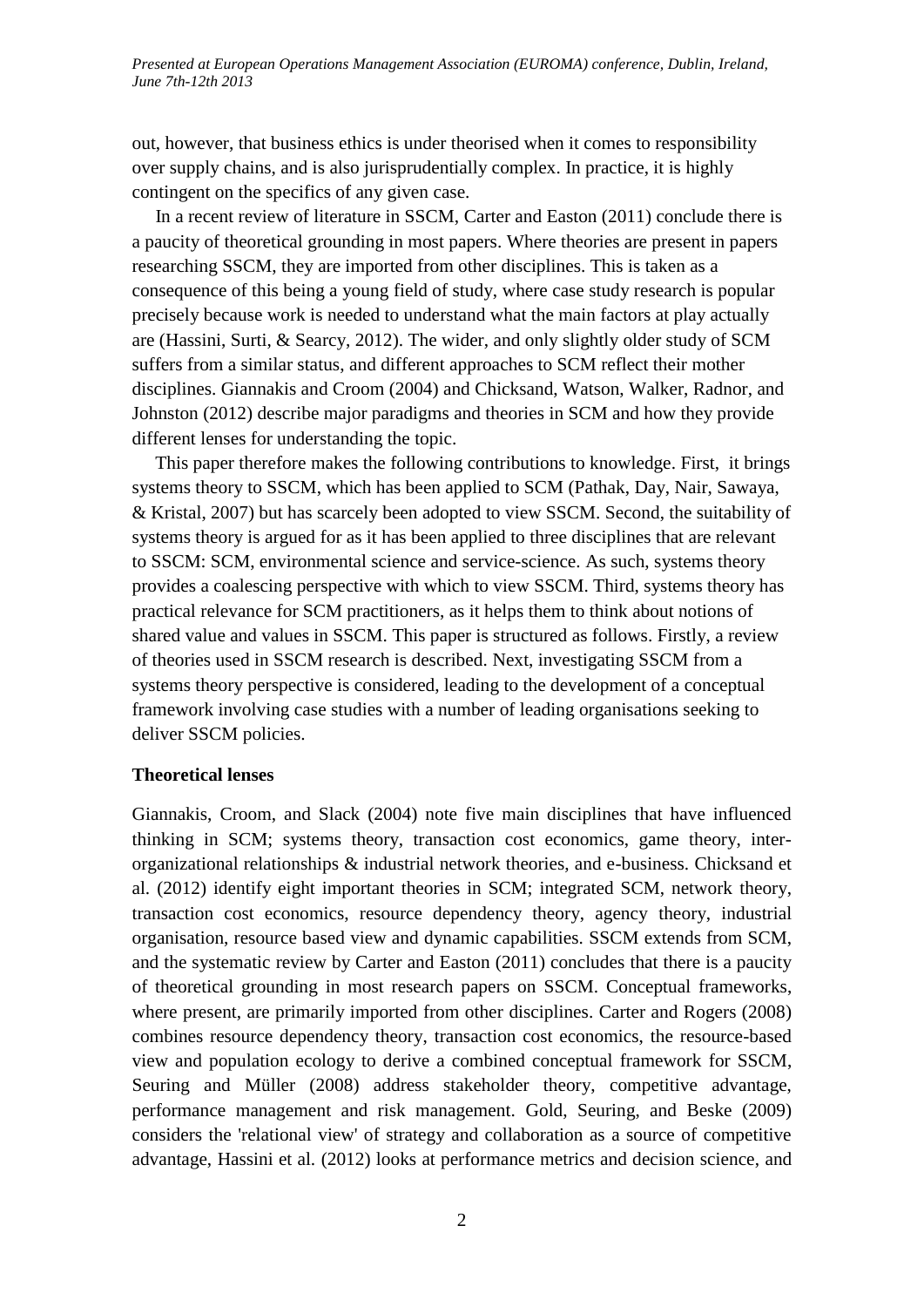[Srivastava \(2007\)](#page-9-1) reviews mathematical models from operational research for 'green SCM'.

#### **Conclusion of conceptual review**

Table 1 maps various theories used in SSCM research and is derived from the findings of an earlier systematic literature review produced using the methodology described in [Tranfield, Denyer, and Smart \(2003\)](#page-9-2). Later work by [Denyer, Tranfield, and Van Aken](#page-7-6)  [\(2008\)](#page-7-6) describes a process of meta-synthesis (as opposed to meta-analysis) where multiple theories covering the same topic can be considered alongside each other and potentially combined. Three different approaches for comparing theories in this way are: 1) 'refutational synthesis', where two mutually incompatible theories compete to describe the same thing. 2) 'reciprocal translation', where similar things are described in different ways. 3) 'lines of argument synthesis', where different theories explain different aspects of the same thing. These forms of meta-synthesis offer potential ways to improve how relationships between a focal organisation, its suppliers and other stakeholders are understood. As relationships are a central feature of supply chains, a potential meta-level of theory may be found.

 Having looked at the literature on SCM and SSCM, there are some 18 different theories that have been used to conceptualise SSCM. Many appear to have only been used in one paper in the SSCM context, suggesting there is not yet a cumulative number of papers devoted to testing a particular theory. Conceptual research, where it exists, is eclectic. [Carter and Rogers \(2008\)](#page-6-3), in combining a number of theories, have sought to forge a new collective conceptual framework. So have [Seuring and Müller \(2008\)](#page-8-4) and [Gold et al. \(2009\)](#page-7-5). Each of these individual theoretical perspectives, and the combined ones, are justifiable and reflect considerable progress in the field.

 Understanding SSCM requires a wide and interdisciplinary view of theory. However, one unifying approach is systems theory [\(P. Checkland, 1994,](#page-6-4) [2000\)](#page-6-5). This is a common theory across three distinct disciplines; environmental science [\(Whiteman et al., 2012\)](#page-9-0), SCM [\(Giannakis et al., 2004;](#page-7-4) [Pathak et al., 2007\)](#page-8-3) and the relational paradigm of service-dominant logic, which also enables a consideration of both economic value and normative values needed for social and environmental sustainability [\(S. Vargo & Lusch,](#page-9-3)  [2004;](#page-9-3) [S. Vargo & Lusch, 2011\)](#page-9-4). [P. Checkland \(1983\)](#page-6-6) describes systems theory as epistemological rather than ontological. In other words it is a way of viewing things, rather than taking direct measurements. It involves considering the whole rather than analysing component parts, and he describes four key concepts as emergence, hierarchy, communication and control. A more recent definition in the context of SCM in [Giannakis et al. \(2004\)](#page-7-4) is,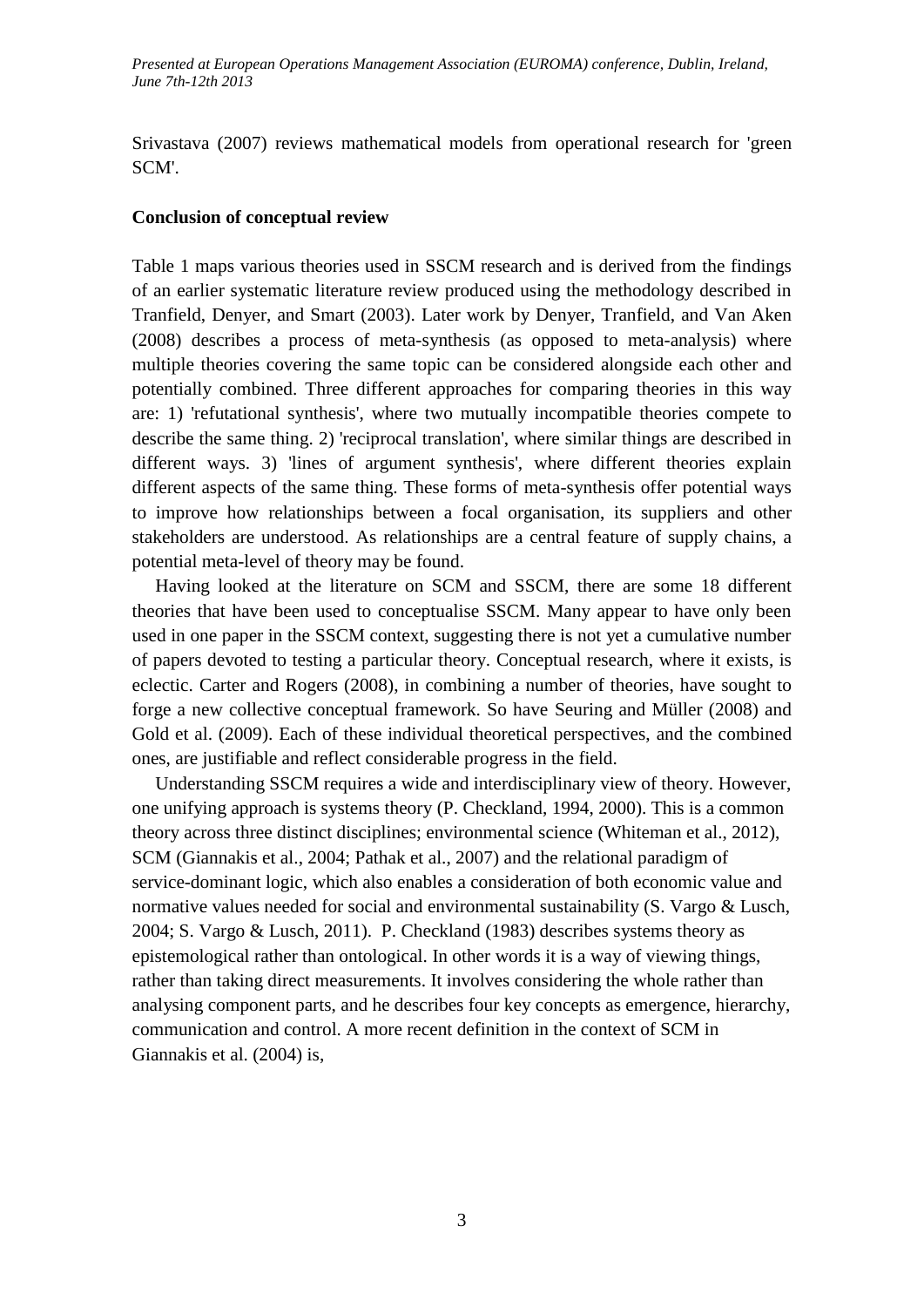| <b>Name of Theory</b>                       | <b>Description</b>                                                                                                                   | <b>Original Authors</b>                  | Units of analysis,<br>terms, variables,<br>constructs.          | Some key themes                                                                                                           | <b>Authors that have</b><br>adopted this for SSCM                                                                         | Subject of origin                                       |
|---------------------------------------------|--------------------------------------------------------------------------------------------------------------------------------------|------------------------------------------|-----------------------------------------------------------------|---------------------------------------------------------------------------------------------------------------------------|---------------------------------------------------------------------------------------------------------------------------|---------------------------------------------------------|
| Absorptive capacity<br>theory               | How the internal capacity to learn<br>and innovate aids strategy                                                                     | Cohen and Levinthal<br>(1990)            | Knowledge stocks,<br>knowledge flows,<br>assimilation capacity  | Capability for<br>organisational learning                                                                                 | Kolk and Van Tulder<br>(2010)                                                                                             | Strategic<br>management                                 |
| Agency theory                               | How information asymmetry can<br>prompt unfair manipulation                                                                          | Ross(1973)                               | Principal and agent,<br>performance<br>evaluation, reward       | Asymmetric information,<br>moral hazard, conflict of<br>interest                                                          | Vachon and Klassen<br>(2006), Kudla and Klaas-<br>Wissing $(2012)$                                                        | Political science                                       |
| Competitive<br>Advantage theory             | How the external forces of a market<br>shape individual firm competitiveness<br>and defendable value propositions                    | Porter (1979)                            | Competitive<br>intensity, buyer<br>power, supplier<br>power.    | Five forces, value chain<br>and cost analysis,<br>competitive scope,<br>differentiation                                   | Lowitt (2011)                                                                                                             | Economics                                               |
| Complexity theory                           | How systems display self-<br>organisation, adaptability and<br>resilience.                                                           | Prigogine and<br>Stengers (1984)         | Emergent order,<br>stability, instability,<br>the edge of chaos | Self-organisation in non-<br>equilibrium systems                                                                          | Matos and Hall (2007)                                                                                                     | Mathematics                                             |
| Contingency theory                          | How contextual factors are<br>significant in firm<br>performanceWoodward (1970)                                                      | Woodward (1970)                          | Organisational form,<br>open systems,                           | Leader-member<br>relationship, task-structure,<br>environmental uncertainty                                               | Guide, Jayaraman, and<br>Linton (2003); Walker and<br>Jones $(2012)$                                                      | Organisational<br>theory                                |
| Ecological<br>modernisation<br>theory       | How environmental protection should<br>be achieved through technological<br>innovation                                               | Gouldson and<br><b>Murphy</b> (1997)     | innovation diffusion                                            | Technological progress,                                                                                                   | Zhu, Geng, Sarkis, and Lai<br>(2011)                                                                                      | Innovation and<br>policy                                |
| Information theory                          | How communication is affected by<br>the complexity of information                                                                    | Shannon and<br>Weaver (1949)             | Bits, entropy                                                   | Coding, signal to noise<br>ratio, channel capacity,<br>algorithmic complexity                                             | Cabezas, Pawlowski,<br>Mayer, and Hoagland<br>(2005), Sarkis, Zhu, and<br>Lai (2011), Delmas and<br><b>Montiel</b> (2009) | Mathematics                                             |
| Institutional theory                        | How organisations benefit from<br>following social norms                                                                             | DiMaggio and<br>Powell (1983)            | Schemes, rules,<br>norms                                        | External pressures make<br>organisations adapt                                                                            | Carbone, Moatti, and Vinzi<br>(2012)                                                                                      | Sociology                                               |
| Institutional<br>entrepreneurship<br>theory | How organisations foster innovation<br>to gain competitive advantage, and<br>how individuals may or may not<br>change organisations. | Battilana, Leca, and<br>Boxenbaum (2009) | Institutions, actors,<br>interests, agency                      | Paradox of embedded<br>agency                                                                                             | Peters, Hofstetter, and<br>Hoffmann (2011)                                                                                | Economics                                               |
| Resource based<br>view                      | How core competencies of a firm are<br>key to strategic success                                                                      | <b>Barney</b> (1991)                     | Resources,<br>capabilities,                                     | Value, inimitability,<br>substitability,<br>heterogeneity, tangible and<br>intangible resources,<br>competitive advantage | Carter and Rogers (2008),<br>Gold et al. (2009),                                                                          | Strategic<br>management,<br>organisational<br>economics |
| Natural resource<br>based view              | How strategic advantage is restrained<br>by dependence on the natural                                                                | Hart (1995)                              | Life cycle costs,                                               | Pollution abatement,                                                                                                      | Markley and Davis (2007),<br>Shi, Koh, Baldwin, and                                                                       |                                                         |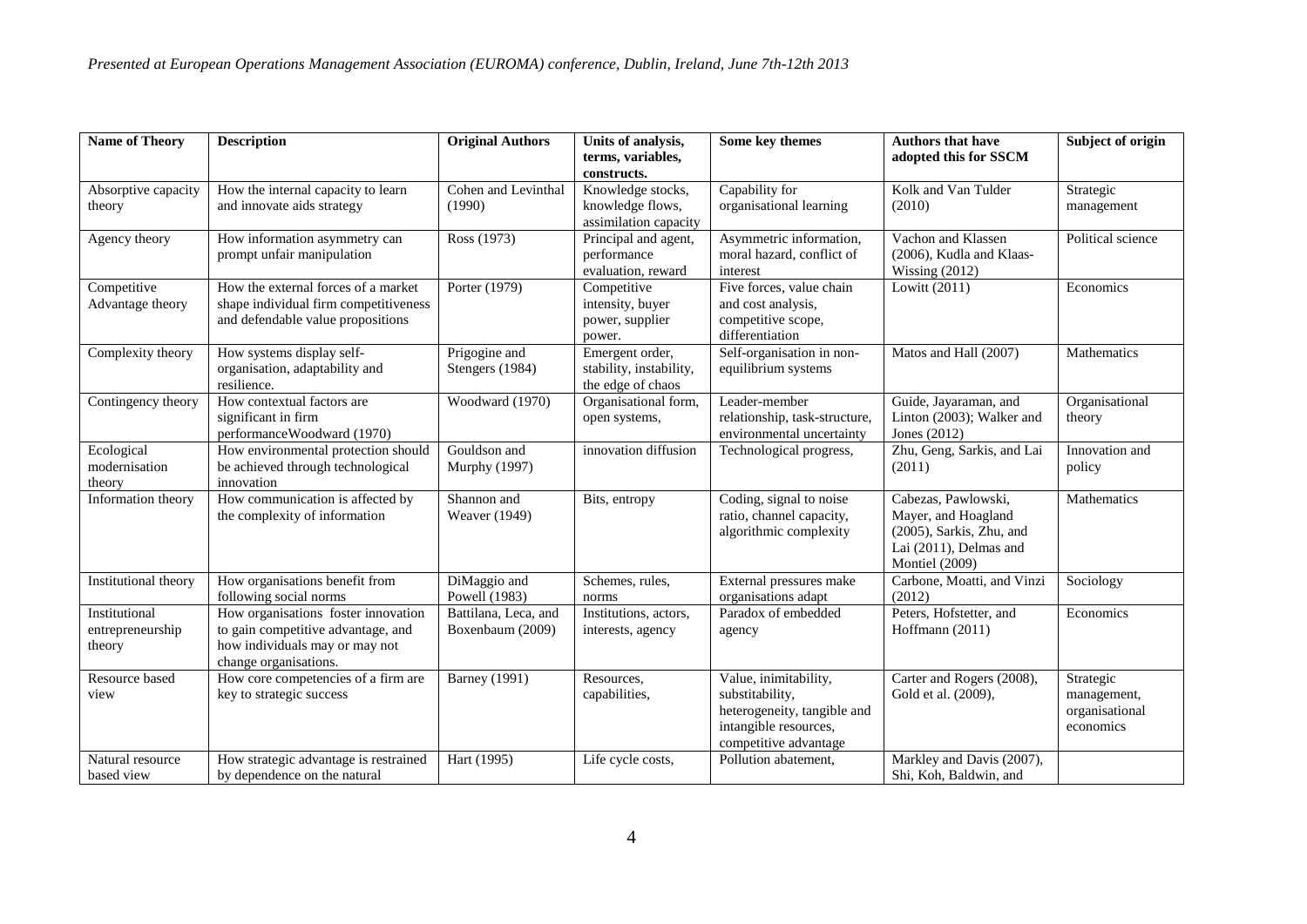|                                                | environment                                                                                                                               |                                                                                           |                                                                           |                                                                                                                             | Cucchiella (2012)                                                                             |                              |
|------------------------------------------------|-------------------------------------------------------------------------------------------------------------------------------------------|-------------------------------------------------------------------------------------------|---------------------------------------------------------------------------|-----------------------------------------------------------------------------------------------------------------------------|-----------------------------------------------------------------------------------------------|------------------------------|
| Resource<br>dependence theory                  | How inter-organisational power is<br>influenced by access to resources                                                                    | Pfeffer and Salancik<br>(1977)                                                            | Transaction and<br>structural<br>relationship,                            | Dependency of the position<br>of buyer or supplier shapes<br>their power in relation to<br>competitive advantage<br>theory. | Carter and Rogers (2008)                                                                      | Organisational<br>theory     |
| Service-dominant<br>logic / service<br>systems | How economic value can be<br>understood as based on utility<br>provided rather than physical<br>properties                                | S. Vargo and Lusch<br>(2004, 2007); S.<br>Vargo and Lusch<br>(2011)                       | Operant and operand<br>resources, service<br>and services.<br>appliance   | Service systems, co-<br>creation of value.<br>exchange of utility                                                           | Dobrzykowski, Hong, and<br>Park (2012); Lusch (2011);<br>Randall, Pohlen, and Hanna<br>(2010) | Marketing                    |
| Social network<br>theory                       | Mathematical modelling of discrete<br>social entities and their<br>interconnections.                                                      | Lin(1999)                                                                                 | Graph-structured<br>data, nodes, links,<br>hubs, closeness,<br>clustering | Social network analysis,<br>dissemination, contagion,<br>increased value as number<br>of nodes increases                    | Bernades (2010), Vurro,<br>Russo, and Perrini (2009)                                          | Computer science             |
| Stakeholder theory                             | How strategy can benefit from<br>acknowledging the needs and power<br>of other parties                                                    | Freeman (1984)                                                                            | Power and impact.                                                         | Stakeholder mapping,<br>stakeholder engagement,<br>stakeholder management                                                   | Gold (2011)                                                                                   | Organisational<br>management |
| Structuration theory                           | How actors and their context are<br>inter-dependent                                                                                       | Giddens (1984)                                                                            | Structure & agent,<br>agency, action,<br>language                         | Social norms, capability<br>constraints, conduct<br>analysis                                                                | Pullman and Dillard (2010)                                                                    | Sociology                    |
| Systems theory                                 | Taking a holistic view, illustrating<br>interconnections and<br>interdependencies through process<br>mapping, reveals functional activity | Von Bertalanffy<br>$(1956)$ , P. Checkland<br>(1983, 1994, 2000),<br>Pathak et al. (2007) | Sets, boundaries,<br>components,<br>organization.<br>behaviour, goals     | Emergent phenomenon,<br>dynamic equilibrium,                                                                                | Fiksel (2003); Melville<br>(2010)                                                             | <b>Mathematics</b>           |
| Transaction cost<br>economics                  | Explains how costs influence<br>strategic decisions.                                                                                      | Williamson (1975)                                                                         | Information costs,<br>enforcement costs.<br>bargaining costs              | Make or buy decisions,<br>vertical integration,<br>bounded rationality                                                      | Carter and Easton (2011),<br>Midttun, Dirdal, Gautesen,<br>Omland, and Wenstøp<br>(2007)      | Institutional<br>economics   |

Table 1. A conceptual review of SSCM literature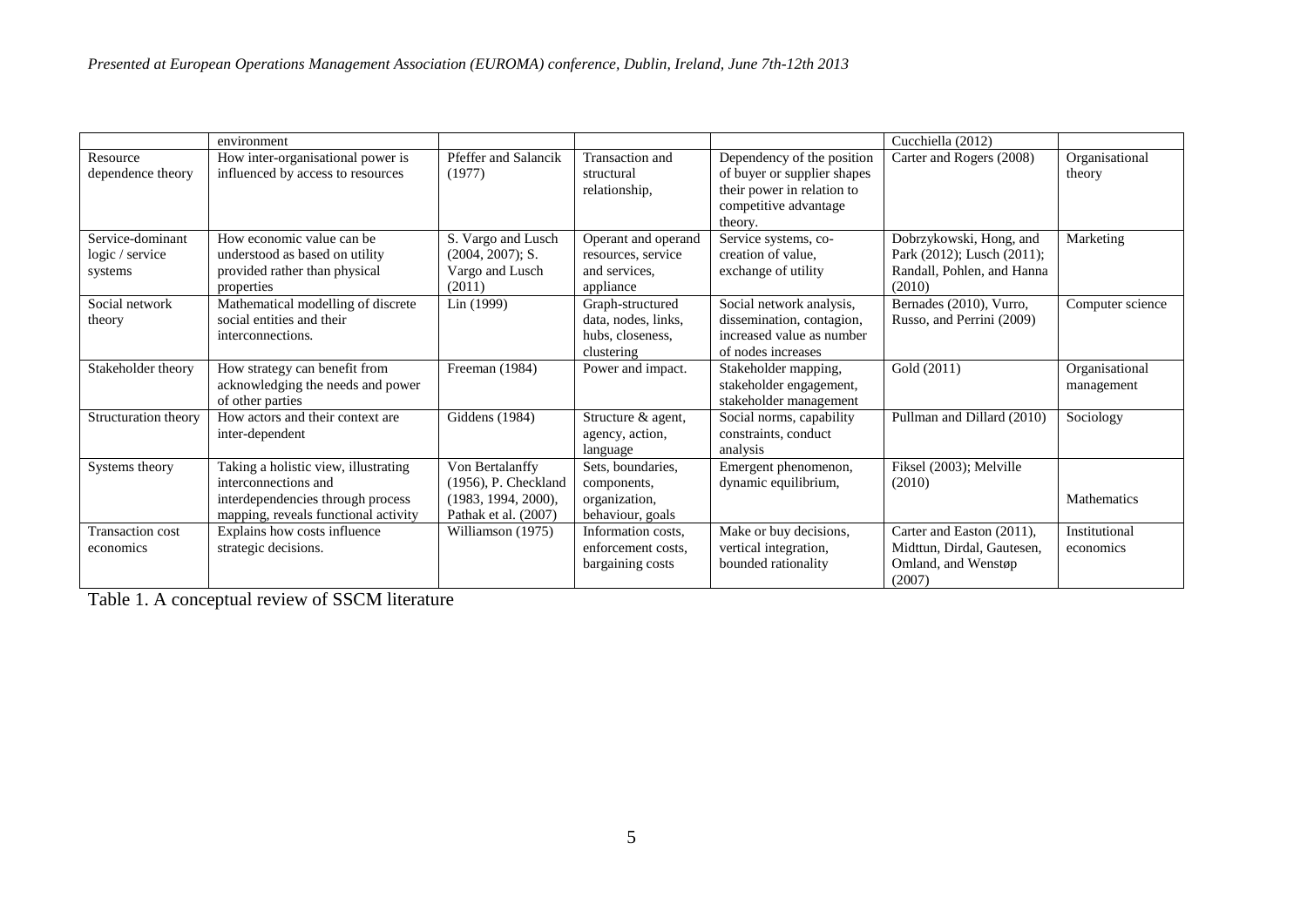"*Systems theory views the world in terms of collections of resources and processes that exist to meet superordinate goals...A system may be constituted by material, people, information, and financial resources; configured into organizational or technical processes, intended to deliver goods and services that enable the system to achieve some desired level of performance.*"

There is therefore also a teleological or normative element, based on what the desired performance of a given system is. This approach may then enable theory for SSCM that unites the measurement of complexity via Critical Systems Thinking [\(Jackson, 1991;](#page-7-23) [Ulrich, 2003\)](#page-9-15), while incorporating the normative goals of environment and society alongside economic goals. [P. Checkland \(1994\)](#page-6-4) noted that the challenges of the 21st century (rising prosperity, resultant rising consumption and natural resource depletion) were not being adequately addressed by management theory, which remained rooted in a mid-20th century reductionist mindset where managers focus is on the firm, to the exclusion of the external impact the firm has. This point is hammered home by [Whiteman et al. \(2012\)](#page-9-0) some 20 years later. Returning to Checkland's seminal work and combining it with subsequent work on service science, and social and environmental sustainability, offers the chance for developing a conceptual framework that can address the disconnect between the micro level of the firm and the macro level of social and environmental impacts.

## **Next steps: Applying systems theory to SSCM**

The ongoing research considers systems theory as a meta-level theory and explores the Soft Systems Methodology [\(P. Checkland, 2000;](#page-6-5) [P Checkland & Winter, 2005\)](#page-6-18). The synthesis of service-systems [\(Barile & Polese, 2010;](#page-6-19) [S. Vargo & Lusch, 2010;](#page-9-16) [S. L.](#page-9-17)  [Vargo, Maglio, & Akaka, 2008\)](#page-9-17), SCM [\(Lusch, 2011\)](#page-8-21) and sustainability [\(Edvardsson &](#page-7-24)  [Enquist, 2011;](#page-7-24) [Sayem, 2012\)](#page-8-22) offers a new way to understand business sustainability. A conceptual framework is being derived from this process and used for a series of case studies of organisations that currently have or plan to implement a sustainable supply chain strategy. Initial interviews have started, and more information can be provided at the conference. The case studies are being conducted using the methodology of [Yin](#page-9-18)  [\(2008\)](#page-9-18), and qualitative research is deemed necessary to gain a rich level of insight given the novelty of this issue. Case studies will involve interviews along the supply chain.

| Case           | <b>Sector</b> | <b>Size</b> | <b>Date</b> | <b>SC</b>    | <b>Transparency</b> | Env     | <b>Social</b> | Ownership     |
|----------------|---------------|-------------|-------------|--------------|---------------------|---------|---------------|---------------|
| no.            |               | (stat)      | of          | relations    |                     | impacts | impacts       |               |
|                |               |             | birth       |              |                     |         |               |               |
|                | Clothing      | 00s         | 2010?       | partnerships | v. high             | V low   | $\Omega$      | Private       |
| 2              | Electronics   | 000s        | 1990s?      | Spot market  | Low                 | high    | Med?          | <b>Shares</b> |
| 3              | Telecoms      | 00.000s     | 1990s       | 9            |                     |         |               | <b>Shares</b> |
| $\overline{4}$ | Detergents    | 0.000s      | 1990s?      | ?            | High?               | V low   | $\Omega$      | റ             |
|                | Chemicals     | 000,000s    | 1920?       | 9            | റ                   | High?   | $\Omega$      | <b>Shares</b> |
| 6              | Nuclear       | 000,000     | $\Omega$    | partnerships | High                |         | $\Omega$      | 9             |
| 7              | Automotive    | 00,000?     | $\Omega$    | റ            | Med/high            | High?   | $\Omega$      | റ             |
| 8              | Waste mgt     | 00,000?     | $\Omega$    | $\Omega$     |                     | റ       | റ             | <b>Shares</b> |

Table 2: Case study organisations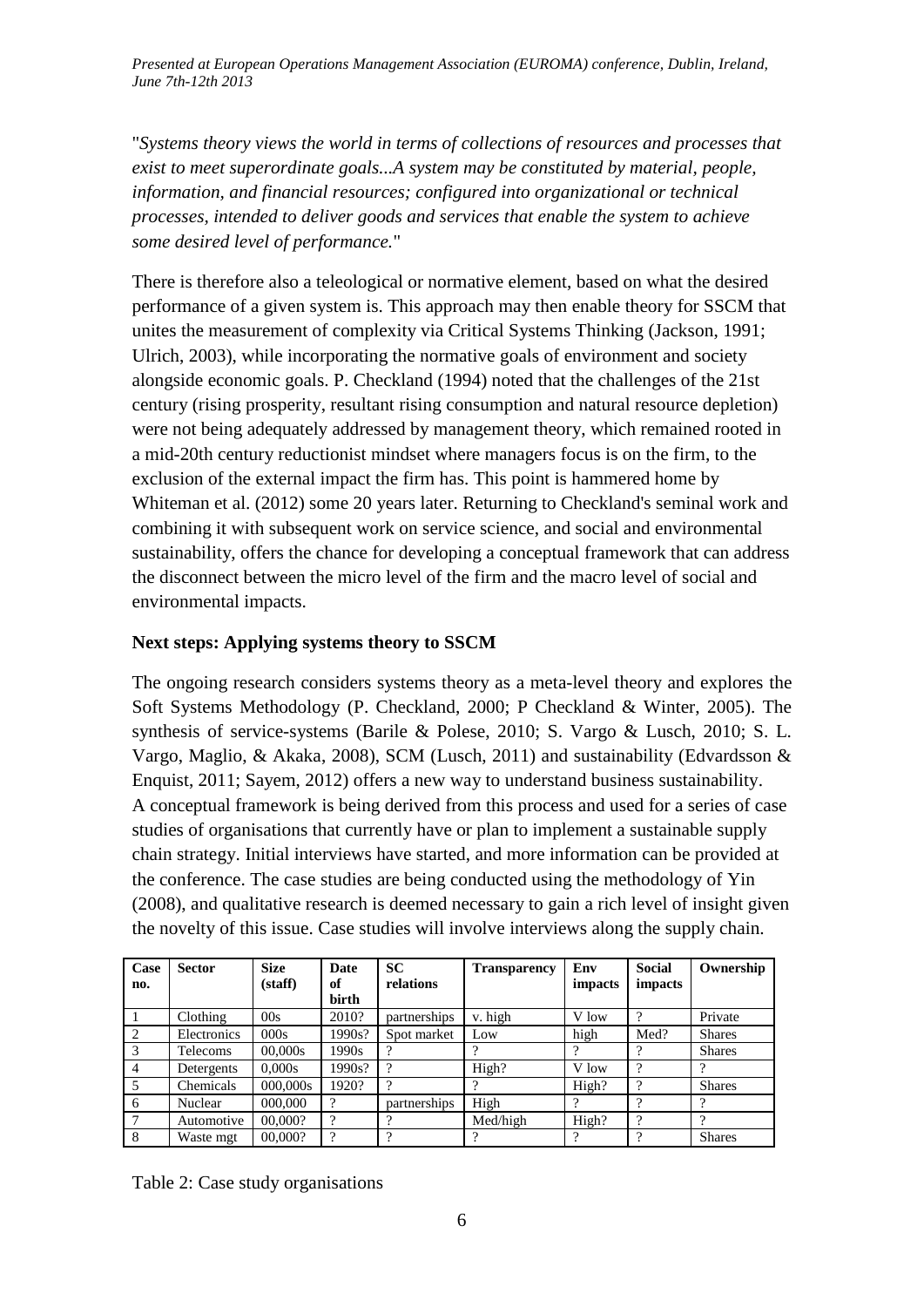<span id="page-6-11"></span> The implications for further academic research as a result of this work will be to help establish theory that links inter-organisational relationships with economic performance and the wider social and environmental impact of operations. As [P. Checkland \(1994\)](#page-6-4) said, to answer the social and environmental problems of the 21st century, theory that is anchored in new knowledge and not constrained by past modes of thinking is essential.

<span id="page-6-13"></span><span id="page-6-10"></span> For management, this new approach can help understand the operational requirements needed to deliver both economic prosperity and contribute to meeting the challenges of society and the environment.

<span id="page-6-9"></span><span id="page-6-8"></span>**Acknowledgements:** This research is funded by the UK Economic and Social Research Council and British Academy of Management.

#### <span id="page-6-17"></span>**References**

- <span id="page-6-12"></span><span id="page-6-0"></span>Adhitya, A., Halim, I., & Srinivasan, R. (2011). Decision Support for Green Supply Chain Operations by Integrating Dynamic Simulation and LCA Indicators: Diaper Case Study. *Environmental science & technology, 45*(23), 10178-10185.
- <span id="page-6-19"></span>Barile, S., & Polese, F. (2010). Smart service systems and viable service systems: Applying systems theory to service science. *Service Science, 2*(1-2), 21-40.
- <span id="page-6-14"></span>Barney, J. (1991). Firm Resources and Sustained Competitive Advantage. *Journal of Management, 17*(1), 99-120.
- <span id="page-6-16"></span><span id="page-6-15"></span>Battilana, J., Leca, B., & Boxenbaum, E. (2009). How Actors Change Institutions: Towards a Theory of Institutional Entrepreneurship. *The Academy of Management Annals, 3*(1), 65-107.
- Bernades, E. (2010). The effect of supply management on aspects of social capital and the impact on performance: A social network perspective. *Journal of supply chain management, 46*(1), 45-55.
- Cabezas, H., Pawlowski, C. W., Mayer, A. L., & Hoagland, N. T. (2005). Sustainable systems theory: ecological and other aspects. *Journal of Cleaner Production, 13*(5), 455-467.
- <span id="page-6-7"></span>Carbone, V., Moatti, V., & Vinzi, V. E. (2012). Mapping Corporate Responsibility and Sustainable Supply Chains: an Exploratory Perspective. *Business Strategy and the Environment, 21*(7), 475.
- <span id="page-6-1"></span>Carter, C. R., & Easton, P. L. (2011). Sustainable supply chain management: evolution and future directions. *International Journal of Physical Distribution & Logistics Management, 41*(1), 46-62.
- <span id="page-6-3"></span>Carter, C. R., & Rogers, D. S. (2008). A framework of sustainable supply chain management: moving toward new theory. *International Journal of Physical Distribution & Logistics Management, 38*(5), 360-387.
- <span id="page-6-6"></span>Checkland, P. (1983). O.R. and the Systems Movement: Mappings and Conflicts. *Journal of the Operational Research Society, 34*(8), 661-675.
- <span id="page-6-4"></span>Checkland, P. (1994). Systems Theory and Management Thinking. *The American Behavioural Scientist, 38*(1), 75-92.
- <span id="page-6-5"></span>Checkland, P. (2000). Soft Systems Methodlogy: A 30 year retrospective. *Systems Research and Behavioural Science, 17*, 11-58.
- <span id="page-6-18"></span>Checkland, P., & Winter, M. (2005). Process and content: two ways of using SSM. *Journal of the Operational Research Society, 57*(12), 1435-1441.
- <span id="page-6-2"></span>Chicksand, D., Watson, G., Walker, H., Radnor, Z., & Johnston, R. (2012). Theoretical perspectives in purchasing and supply chain management: an analysis of the literature. *Supply Chain Management: An International Journal, 17*(4), 454-472.
- Cohen, W. M., & Levinthal, D. A. (1990). Absorptive capacity: a new perspective on learning and innovation. *Administrative science quarterly*, 128-152.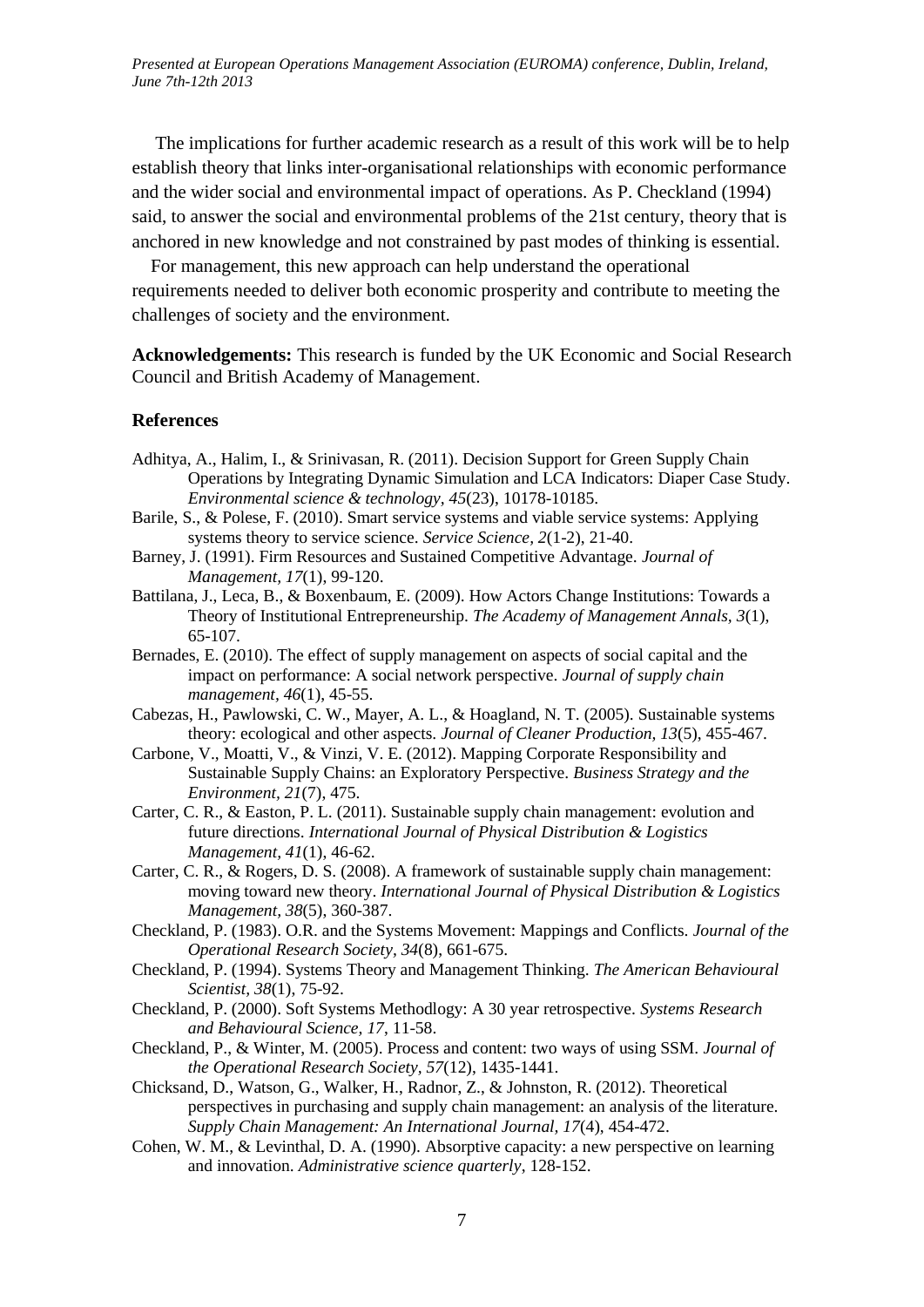- <span id="page-7-22"></span><span id="page-7-21"></span><span id="page-7-19"></span><span id="page-7-17"></span><span id="page-7-14"></span><span id="page-7-13"></span>Delmas, M., & Montiel, I. (2009). Greening the supply chain: when is customer pressure effective? *Journal of Economics & Management Strategy, 18*(1), 171-201.
- <span id="page-7-20"></span><span id="page-7-6"></span>Denyer, D., Tranfield, D., & Van Aken, J. E. (2008). Developing Design Propositions through Research Synthesis. *Organization Studies, 29*(3), 393-413.
- <span id="page-7-15"></span>DiMaggio, P. J., & Powell, W. W. (1983). The iron cage revisited: Institutional isomorphism and collective rationality in organizational fields. *American sociological review*, 147- 160.
- Dobrzykowski, D. D., Hong, P. C., & Park, J. S. (2012). Building procurement capability for firm performance: a service-dominant logic view. *Benchmarking: An International Journal, 19*(4/5), 9-9.
- <span id="page-7-24"></span><span id="page-7-12"></span>Edvardsson, B., & Enquist, B. (2011). The service excellence and innovation model: lessons from IKEA and other service frontiers. *Total Quality Management & Business Excellence, 22*(5), 535-551.
- <span id="page-7-11"></span>Fiksel, J. (2003). Designing resilient, sustainable systems. *Environmental science & technology, 37*(23), 5330-5339.
- <span id="page-7-16"></span>Freeman. (1984). *Strategic management: A stakeholder approach* (Vol. 1): Pitman Boston.
- <span id="page-7-4"></span>Giannakis, M., Croom, S., & Slack, N. (2004). Supply chain paradigms *Understanding supply chains: Concepts, critique and futures*. Oxford: OUP.
- <span id="page-7-3"></span>Giannakis, M., & Croom, S. R. (2004). Toward the development of a supply chain management paradigm: a conceptual framework. *Journal of supply chain management, 40*(2), 27-37.
- Giddens, A. (1984). *The constitution of society: Outline of the theory of structuration*: Univ of California Press.
- <span id="page-7-7"></span>Gold, S. (2011). Bio-energy supply chains and stakeholders. *Mitigation and Adaptation Strategies for Global Change, 16*(4), 439-462.
- <span id="page-7-8"></span><span id="page-7-5"></span>Gold, S., Seuring, S., & Beske, P. (2009). Sustainable supply chain management and interorganizational resources: a literature review. *Corporate Social Responsibility and Environmental Management*, n/a-n/a.
- <span id="page-7-10"></span><span id="page-7-0"></span>Golicic, S., & Smith, C., D. (2013). A Meta-Analysis of Environmentally Sustainable Supply Chain Management Practices and Firm Performance. *Journal of supply chain management, 49*(2).
- <span id="page-7-18"></span>Gouldson, A., & Murphy, J. (1997). Ecological modernisation: restructuring industrial economies. *The Political Quarterly, 68*(B), 74-86.
- <span id="page-7-9"></span>Guide, V. D. R., Jayaraman, V., & Linton, J. D. (2003). Building contingency planning for closed-loop supply chains with product recovery. *Journal of Operations Management, 21*(3), 259-279.
- Hart, S. L. (1995). A natural-resource-based view of the firm. *Academy of Management Review*, 986-1014.
- <span id="page-7-2"></span>Hassini, E., Surti, C., & Searcy, C. (2012). A literature review and a case study of sustainable supply chains with a focus on metrics. *International Journal of Production Economics, 140*(1), 69-82.
- <span id="page-7-23"></span>Jackson, M. C. (1991). The origins and nature of critical systems thinking. *Systems Practice, 4*(2), 131-149.
- Kolk, A., & Van Tulder, R. (2010). International business, corporate social responsibility and sustainable development. *International Business Review, 19*(2), 119-125.
- Kudla, N. L., & Klaas-Wissing, T. (2012). Sustainability in shipper-logistics service provider relationships: A tentative taxonomy based on agency theory and stimulus–response analysis. *Journal of Purchasing and Supply Management*.
- <span id="page-7-1"></span>Lim, S.-R., & Park, J. M. (2009). Environmental indicators for communication of life cycle impact assessment results and their applications. *Journal of environmental management, 90*(11), 3305-3312.
- Lin, N. (1999). Building a network theory of social capital. *Connections, 22*(1), 28-51.
- Lowitt, E. (2011). *The future of value: How sustainability creates value through competitive differentiation*. New York: Jossey-Bass.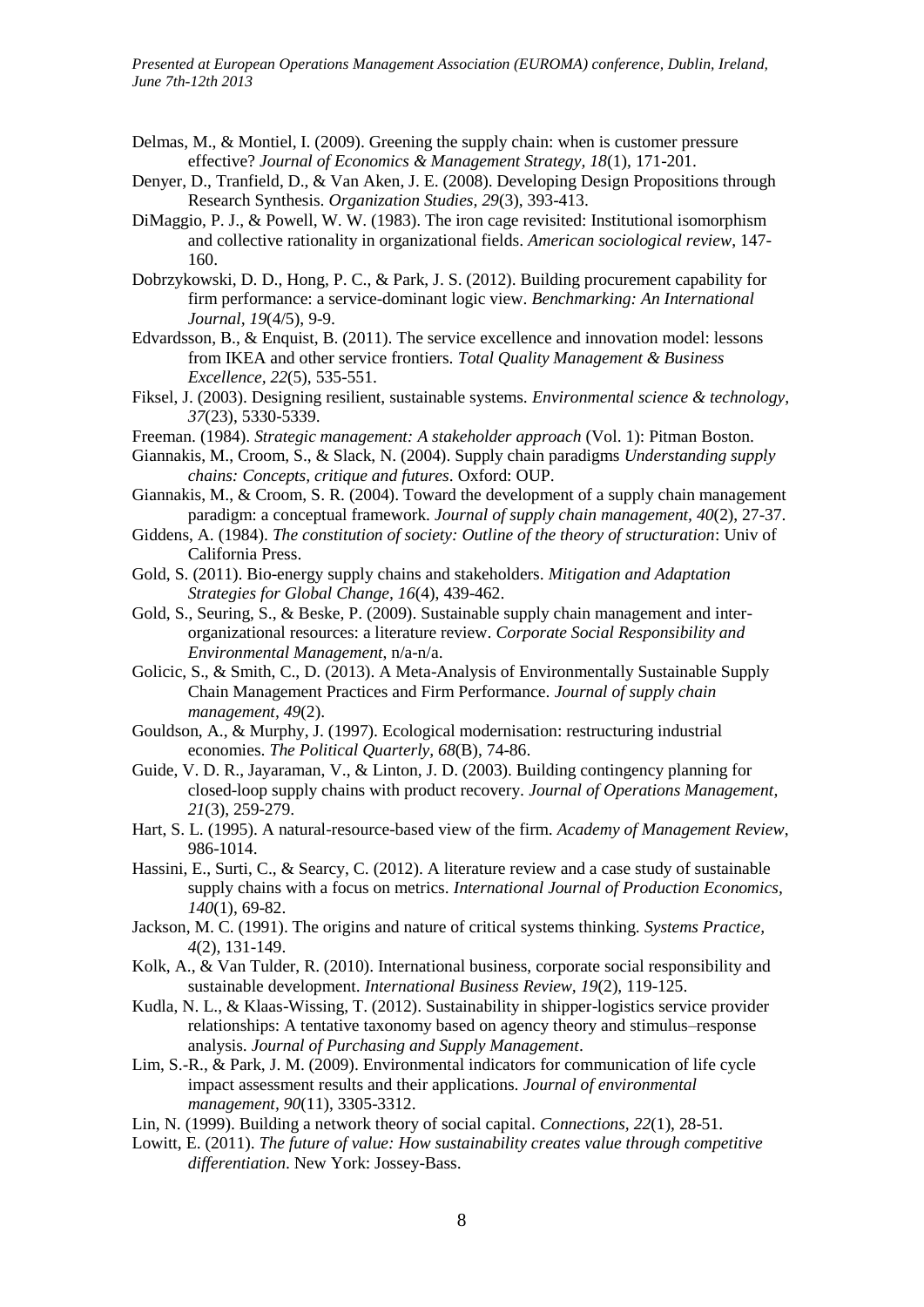- <span id="page-8-21"></span><span id="page-8-20"></span><span id="page-8-19"></span><span id="page-8-18"></span><span id="page-8-15"></span><span id="page-8-12"></span><span id="page-8-11"></span><span id="page-8-8"></span>Lusch, R. F. (2011). Reframing supply chain management: a service-dominant logic perspective. *Journal of supply chain management, 47*(1), 14-18.
- <span id="page-8-14"></span>Markley, M. J., & Davis, L. (2007). Exploring future competitive advantage through sustainable supply chains. *International Journal of Physical Distribution & Logistics Management, 37*(9), 763-774.
- <span id="page-8-6"></span>Matos, S., & Hall, J. (2007). Integrating sustainable development in the supply chain: the case of life cycle assessment in oil and gas and agricultural biotechnology. *Journal of Operations Management, 25*(6), 1083-1102.
- <span id="page-8-7"></span>Melville, N. P. (2010). Information systems innovation for environmental sustainability. *MIS Quarterly, 34*(1), 1-21.
- <span id="page-8-17"></span>Midttun, A., Dirdal, T., Gautesen, K., Omland, T., & Wenstøp, S. (2007). Integrating corporate social responsibility and other strategic foci in a distributed production system: a transaction cost perspective on the North Sea offshore petroleum industry. *Corporate Governance, 7*(2), 194-208.
- <span id="page-8-16"></span><span id="page-8-2"></span>New, S. (2004). The Ethical Supply Chain. In S. a. W. New, R. (Ed.), *Understanding Supply Chains: Concepts, Critiques and Futures* (2nd ed., pp. 309). Oxford: OUP.
- <span id="page-8-3"></span>Pathak, S. D., Day, J. M., Nair, A., Sawaya, W. J., & Kristal, M. M. (2007). Complexity and Adaptivity in Supply Networks: Building Supply Network Theory Using a Complex Adaptive Systems Perspective\*. *Decision Sciences, 38*(4), 547-580.
- <span id="page-8-5"></span>Peters, N. J., Hofstetter, J. S., & Hoffmann, V. H. (2011). Institutional entrepreneurship capabilities for interorganizational sustainable supply chain strategies. *International Journal of Logistics Management, The, 22*(1), 52-86.
- <span id="page-8-10"></span>Pfeffer, J., & Salancik, G. R. (1977). *The external control of organizations: A resource dependence perspective*: Stanford University Press.
- Porter, M. (1979). How Competitive Forces Shape Strategy. *Harvard Business Review,*(March/April 1979).
- <span id="page-8-0"></span>Porter, M., & Kramer, M. (2006). The link between competitive advantage and corporate social responsibility. *Harvard Business Review, 84*(12), 78-92.
- Prigogine, I., & Stengers, I. (1984). *Order out of chaos*. Toronto-New York-London-Sydney: Bantam Books.
- <span id="page-8-13"></span><span id="page-8-9"></span>Pullman, M. E., & Dillard, J. (2010). Values based supply chain management and emergent organizational structures. *International Journal of Operations & Production Management, 30*(7), 744-771.
- Randall, W. S., Pohlen, T. L., & Hanna, J. B. (2010). Evolving a theory of performance-based logistics using insights from service-dominant logic. *Journal of Business Logistics, 31*(2), 35-61.
- <span id="page-8-1"></span>Rockström, J., Steffen, W., Noone, K., Persson, Å., Chapin, F. S., Lambin, E. F., . . . Schellnhuber, H. J. (2009). A safe operating space for humanity. *Nature, 461*(7263), 472-475.
- Ross, S. A. (1973). The economic theory of agency: The principal's problem. *The American Economic Review, 63*(2), 134-139.
- Sarkis, J., Zhu, Q., & Lai, K.-h. (2011). An organizational theoretic review of green supply chain management literature. *International Journal of Production Economics, 130*(1), 1-15.
- <span id="page-8-22"></span>Sayem, M. (2012). Values Orientation in Business Through Service Innovation: A Conceptual Framework. *International Journal of Managing Value and Supply Chains (IJMVSC) Vol, 3*.
- <span id="page-8-4"></span>Seuring, S., & Müller, M. (2008). From a literature review to a conceptual framework for sustainable supply chain management. *Journal of Cleaner Production, 16*(15), 1699- 1710.
- Shannon, C. E., & Weaver, W. (1949). The mathematical theory of information.
- Shi, V. G., Koh, S. L., Baldwin, J., & Cucchiella, F. (2012). Natural resource based green supply chain management. *Supply Chain Management: An International Journal, 17*(1), 54-67.